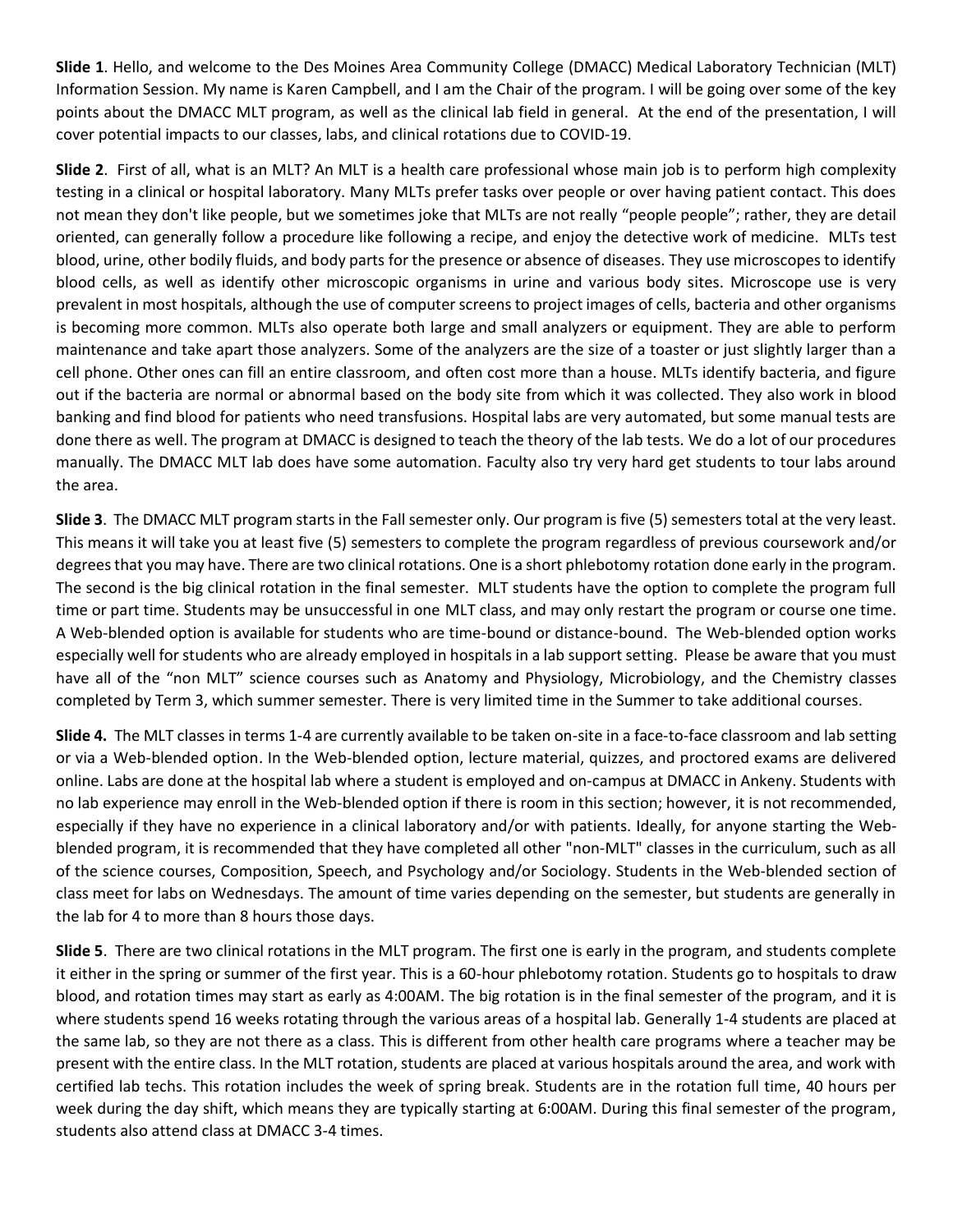**Slide 6**. Job placement is excellent for graduates of this program. There is almost 100% job placement each year. I say almost 100% since some graduates choose not to take a job in a lab but rather return to school or do something else. The salary range is typically \$17-\$20 per hour in the Des Moines area, and actually higher in the smaller towns outside of central Iowa. Most entry level MLTs work on the evening or overnight shift, and also make shift differential, which is extra money for working after a certain time. Graduates must pass a national board exam in order to stay employed at most hospitals. Graduates of this program work mainly in hospitals but some also work in reference labs, blood centers, and clinics. Those graduates working in clinics may make less money than those that work in hospitals since many clinics are not high complexity testing labs.

**Slide 7.** This slide lists the key contact people for this program. Again, I am Karen Campbell, and I am the Program Chair. I teach mainly the 2<sup>nd</sup>-year students and also manage the rotations. Abbie Finnegan is the Program Advisor. She is a good resource, and can answer questions pertaining to the program entry requirements, financial aid, and other health care programs at DMACC. Jenn Ewalt works in the Admissions Department. She is the person who will receive your application and transcripts. She is the person who actually accepts you to the program once you complete the program entry requirements.

**Slide 8.** There are 7 program entry requirements and they are listed on the next slide. They include official transcripts from both high school or the equivalent, as well as any college courses that can transfer to this program.

**Slide 9.** The program entry requirements can be found at the website included at the top of this slide. It may be helpful to pull up this site and follow along, or a print out this web page and take notes on it. I'm sorry the writing on this slide is so tiny, but this is a list of the seven (7) program entry requirements for the MLT program. These include: completing an application and stating MLT as your major, attending or completing an information session which you are doing now, submitting proof of high school completion, and submitting proof of one full year of high school level algebra, biology, and chemistry with a grade of C or higher. Scores on standardized exams for reading, writing/English skills, and math are required. Item #8 on this list is not an entry requirement, but is listed here to make you aware that you may want to take an Anatomy and Physiology course before starting the program. There are limited sections of BIO164-Essentials of A&P, so the sooner you can take that course, the better, if you're planning to take this class.

**Slide 10**. These next few slides go over the courses in the MLT curriculum. This list can be found on the same website on which the program entry requirements are found. Courses and options for the first semester classes are listed on this slide and the next slide. I'll go over some of them now in more detail. MLT120 is the Urinalysis course. It is taught during the first 8 weeks of the fall semester. Students study urine (obviously), including the solid elements that are found in it, as well as bodily fluids such as synovial fluid which is found in joints and pleural fluid which is found in the lungs. MLT115 is the Clinical Lab Fundamentals course and it is taught the 2nd eight weeks of the first semester. In this class, students learn how to draw blood. They also begin using basic chemistry analyzers and techniques, performing basic hematology tests, and identifying normal blood cells.

**Slide 11.** This slide is a continuation of courses that students should consider taking during Term 1 of the program. An Anatomy and Physiology course is required. Options are listed here. Please work with an advisor or the MLT Program Chair to determine what option might be best for you. A general chemistry course is also required. Remember that all science courses should be completed before starting Term 3 if possible, so if you have not taken any of the classes in the program previously, you want to plan on taking at least two science courses with labs in both Terms 1 and 2, in addition to the MLT courses. Keep in mind that all MLT courses also have labs. If this is too much for you academically or will not work "timewise" with your life due to work, family, etc., it is OK to stretch the program out to more than two years. Psychology or sociology is also required to earn an AAS degree.

**Slide 12.** In Term 2, the main MLT course is MLT 232-Advanced Hematology and Coagulation. In order to take this course, you must have passed the two MLT classes in the first semester with a grade of C or higher. In this course you will learn to identify cells that are associated with blood disorders like leukemia and sickle cell anemia. You also study coagulation problems, like hemophilia; and, how anti coagulants, sometimes mistakenly called blood thinners, affect a patient. Notice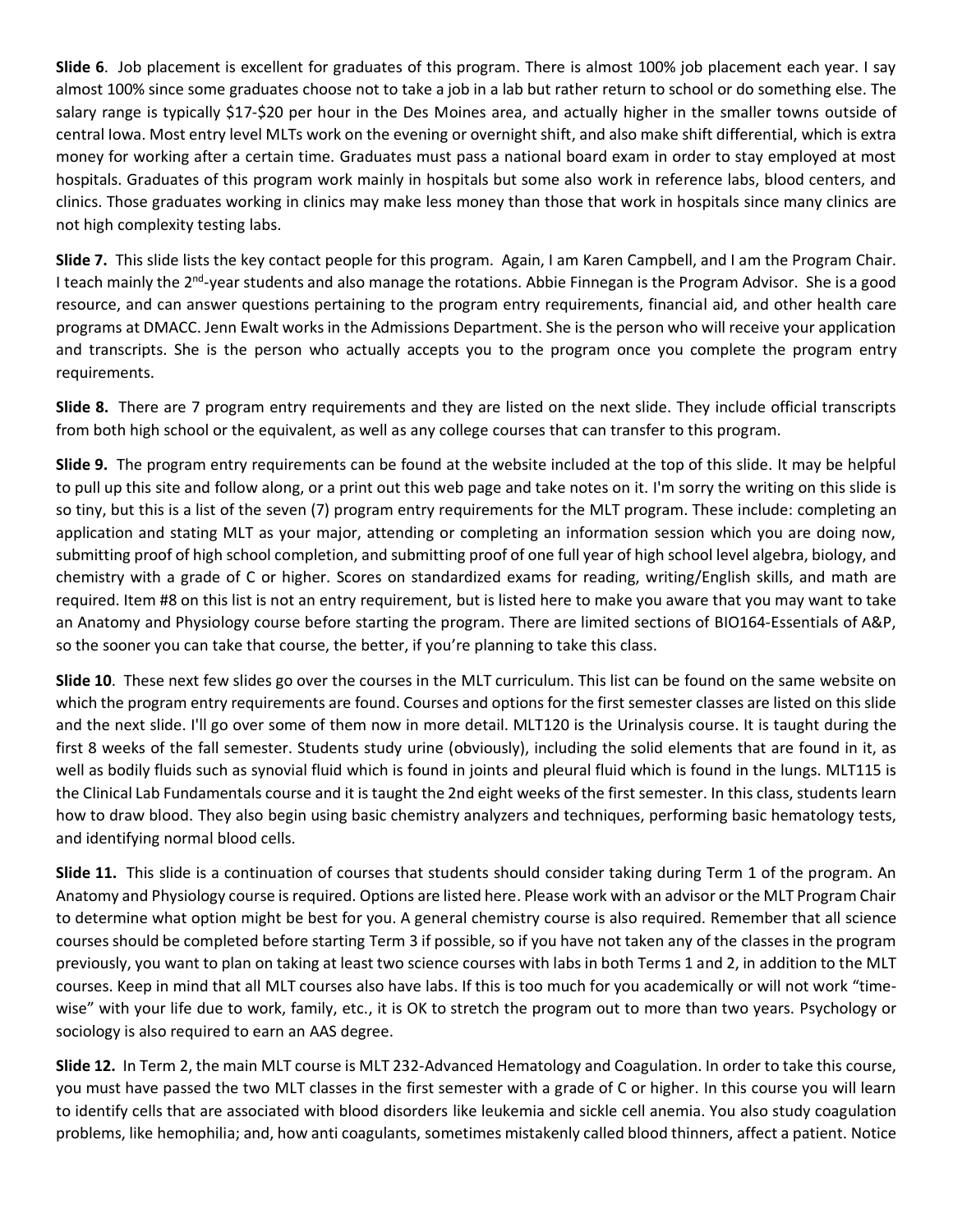that this is a 5-credit course, which means that it is a big class. Other classes to consider taking in Term 2 are Composition, a general Microbiology course, and an Organic Chemistry class.

**Slide 13.** Term 3 is the summer semester, and it is very busy. In order to take these classes you must have passed the MLT class in Term 2 with a grade of C or higher. Immunohematology is a fancy name for blood banking and it is 5 college credits. In this class, students practice blood typing, finding blood for patients needing transfusions, and working with prenatal and postpartum samples. Immunology and Serology is a shorter, 2-credit course. In this class, students learn dilutions, and how to perform some of the basic immunology tests done in the lab. Common ones include testing for mononucleosis, pregnancy, and Strep. Advanced immunology testing includes finding organs for people needed transplants. MLT180 is the first clinical rotation in the program. Students do have the option to take this course in the previous semester if they have many of the other courses in the curriculum done. Students with phlebotomy experience may test out of the clinical practicum by following the challenge test policy.

**Slide 14.** Term 4 is the second fall semester, and can be very busy, especially for students who take both courses at the same time. Clinical Chemistry is an 8-credit course, and covers about 600 lab tests, and how they relate to the body and various diseases and disorders. Clinical Microbiology is a 6-credit class, and covers hundreds of bacteria, viruses, fungi, and parasites. This is often the semester where students drop down to part time status if they plan to take an extra year to complete the program. A speech class is listed in this term, although students can take it almost anytime throughout the program.

**Slide 15**. The final semester of the program includes two classes that total 12 credits. The Advanced Clinical Lab Practicum class is the final clinical rotation. The rotation will go through spring break. The rotations are Monday through Friday, 8 hours each day, usually starting at 6:00AM. This rotation class, as well as the Professionalism and Review class are taken concurrently. Students are required to attend class on-campus 3-4 times during the semester.

**Slide 16.** In each MLT class, students are required to pass with a grade of "C" or higher. This means that students must pass both the lecture and lab sections of each MLT class with a score of 78%, which is the lowest grade of "C" in the MLT program, in order to move on to the next semester's MLT course(s). Students also must maintain an overall GPA of 2.0 to graduate from the MLT program.

**Slide 17.** Once students are accepted to the MLT program, they will complete an Orientation. At the Orientation, they will get or print an immunization form. The immunizations are due on the first day of class. A summary of the immunizations are found on this slide, and a more detailed listing is directly on the form. Students must show proof that they have been protected against chicken pox; Hepatitis B; diphtheria, tetanus, and pertussis; measles, mumps, and rubella; tuberculosis; and the flu. Before returning this form, a health care provider will need to sign it. That can be your doctor, the campus nurse or nurse practitioner, or someone from a county health center. You do not need to get re-immunized if you can find proof that these immunizations were given at some point in your life, and have not expired.

**Slide 18.** Background checks are required for all students before doing their first clinical rotation in a hospital. Please note that all convictions, even deferred judgment, will show up on your background check. The fee for this is not part of your tuition. Know that a hospital can refuse to accept you for your clinical rotation based on the results of your background check. If you cannot complete either clinical rotation, you will not be able to graduate from the MLT program.

**Slide 19.** Estimated costs for the program can be found on the program website. In general, the program is a minimum of 71 credit hours, so 71 multiplied by the tuition per credit hour is the cost of the program. There is also a materials and supplies fee that is included in tuition for most of the courses. You are able to see that in the course description, so it's not a surprise. Other costs during the program will include books, your physical and immunizations, the background check which is currently \$58, attending the state lab meeting in the final semester of the program, and then paying for your national board exam after you graduate

**Slide 20**. I have no doubt that for many of you, what you learn in the MLT classes will be brand new information. Here are some of the things to consider or expect in class. You will learn the skill of phlebotomy, which is drawing blood. So you will draw blood from classmates, and they will draw blood from you. This will happen in the Clinical Fundamentals class in